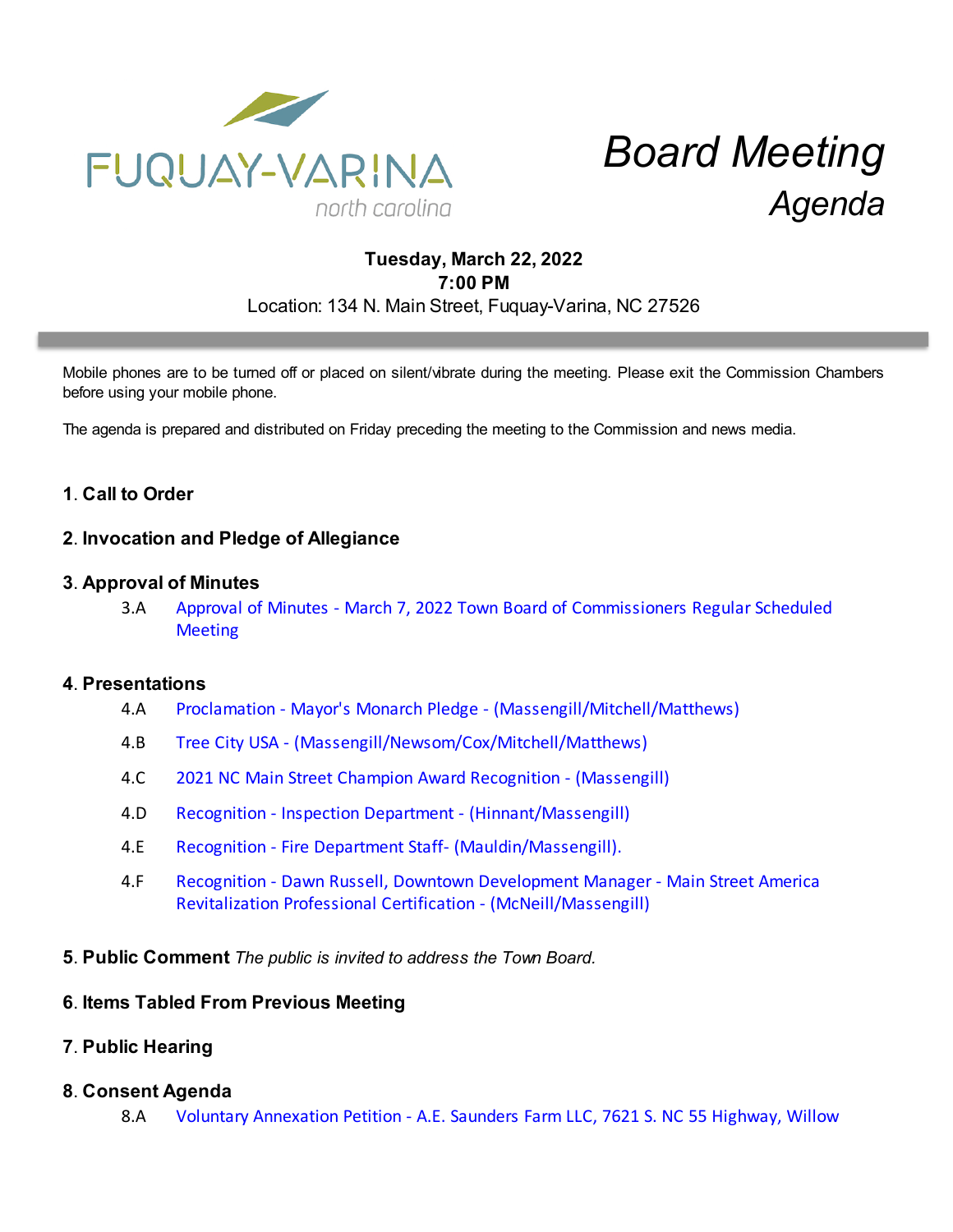[Springs - Portion of PIN 0675353953 - ANX-2022-06 - \(Davison/Mitchell/Seymour\)](https://d2kbkoa27fdvtw.cloudfront.net/fuquay-varina/bbee4bbda7ebf7b4de95bda9698711900.pdf)

- 8.B [Voluntary Annexation Petition Madden West, LLC, Portion of 0 and 0 Coley Farm Road -](https://d2kbkoa27fdvtw.cloudfront.net/fuquay-varina/899e09c9bd6283cf237713258b5e8f470.pdf) [PIN's 0656581529 and a portion of 0656581505 - ANX-2022-07 - \(Davison/Mitchell/Seymour\)](https://d2kbkoa27fdvtw.cloudfront.net/fuquay-varina/899e09c9bd6283cf237713258b5e8f470.pdf)
- 8.C [Special Event Application, Amplified Sound, and Temporary Road Closure Request Mill](https://d2kbkoa27fdvtw.cloudfront.net/fuquay-varina/a0c39e516820a8f1fcc725d378dccbbf0.pdf) [Market - April 30, 2022 - \(McNeill/Mitchell/Seymour\)](https://d2kbkoa27fdvtw.cloudfront.net/fuquay-varina/a0c39e516820a8f1fcc725d378dccbbf0.pdf)
- 8.D [Special Event Application and Amplified Sound Permit Request Growers Market -](https://d2kbkoa27fdvtw.cloudfront.net/fuquay-varina/b4e9048de956ce6c1a6421ea0c3e937b0.pdf) [\(McNeill/Mitchell/Seymour\)](https://d2kbkoa27fdvtw.cloudfront.net/fuquay-varina/b4e9048de956ce6c1a6421ea0c3e937b0.pdf)
- 8.E [Budget Amendment Recognizing Insurance Proceeds Police Department Unit 151 and](https://d2kbkoa27fdvtw.cloudfront.net/fuquay-varina/87c9a22270cca49b62912b57bfed9b820.pdf) [Unit 165 - BA-22-26 - \\$2,565 - \(Smith/Crabtree/Mitchell\)](https://d2kbkoa27fdvtw.cloudfront.net/fuquay-varina/87c9a22270cca49b62912b57bfed9b820.pdf)
- 8.F [NC PARTF Application and Master Plan Adoption Community Center North -](https://d2kbkoa27fdvtw.cloudfront.net/fuquay-varina/b228352e22cdb55942bb5dacbc9d570a0.pdf) [\(Cox/Matthews/Mitchell\)](https://d2kbkoa27fdvtw.cloudfront.net/fuquay-varina/b228352e22cdb55942bb5dacbc9d570a0.pdf)
- 8.G [Voluntary Annexation Petition Bentwinds Massengill LLC \(Bentwinds Bluffs Phase 4 & 5\) -](https://d2kbkoa27fdvtw.cloudfront.net/fuquay-varina/fe94254ebb35b3b3d80e4b06d44523860.pdf) [6717 Old Mills Road - PIN 0678119862 - ANX-2022-05 - \(Davison/Mitchell/Seymour\)](https://d2kbkoa27fdvtw.cloudfront.net/fuquay-varina/fe94254ebb35b3b3d80e4b06d44523860.pdf)
- **9**. **Items Removed From Consent** *This section is reserved for items removed from the consent agenda for separate consideration.*

### **10**. **Administrative Reports**

- 10.A [Contract Award ST Wooten Corporation Vance Street Parking Lot -](https://d2kbkoa27fdvtw.cloudfront.net/fuquay-varina/90255609833697c183e3fe03fd356f980.pdf) [\(Poling/Mitchell/Seymour\)](https://d2kbkoa27fdvtw.cloudfront.net/fuquay-varina/90255609833697c183e3fe03fd356f980.pdf)
- 10.B [Resolution and Memorandum of Understanding NC Department of Commerce and Town of](https://d2kbkoa27fdvtw.cloudfront.net/fuquay-varina/fc8f2063b595ef2255b51dde43c2e3580.pdf) [Fuquay-Varina - Ordinance Review and Planning Report - \(Davison/Mitchell/Seymour\)](https://d2kbkoa27fdvtw.cloudfront.net/fuquay-varina/fc8f2063b595ef2255b51dde43c2e3580.pdf)
- 10.C [Professional Services/Contract Award CLH Design Hilltop Needmore Town Park and](https://d2kbkoa27fdvtw.cloudfront.net/fuquay-varina/b78959118cb0746aec770785ed0f8ca50.pdf) [Preserve Master Plan - Parks, Recreation and Cultural Resources - \(Cox/Mitchell/Matthews\)](https://d2kbkoa27fdvtw.cloudfront.net/fuquay-varina/b78959118cb0746aec770785ed0f8ca50.pdf)

### **11**. **Other Business**

- 11.A [Manager's Report](https://d2kbkoa27fdvtw.cloudfront.net/fuquay-varina/232ec39877891a59a2c013057f8413790.pdf)
- 11.B [Coffee with a Cop Juicehaus 509 Broad Street Tuesday April 5, 2022 9:00 10:30 am](https://d2kbkoa27fdvtw.cloudfront.net/fuquay-varina/27314e2a37aa8f91e54f88ecbaa853360.pdf)
- 11.C [FM2FV Concert Chairman of the Board Thursday April 7, 2022 6:30 pm 9:30 pm -](https://d2kbkoa27fdvtw.cloudfront.net/fuquay-varina/f145e1e61db6bb4ad5e9ff1ac14c74640.pdf) [Centennial Park](https://d2kbkoa27fdvtw.cloudfront.net/fuquay-varina/f145e1e61db6bb4ad5e9ff1ac14c74640.pdf)
- 11.D [Easter Egg Hunt Saturday April 9, 2022 10:00 am Fleming Loop Park](https://d2kbkoa27fdvtw.cloudfront.net/fuquay-varina/b7faffa307a97c03a847dff416bcb6270.pdf)
- 11.E [FVDA Downtown Candy Hop Saturday April 9, 2022 11:00 am 2:00 pm](https://d2kbkoa27fdvtw.cloudfront.net/fuquay-varina/9eee01fd8b57e608d59a2adc4988984f0.pdf)
- 11.F [Budget Workshop Tuesday April 12, 2022 6:00 pm Town Hall Board Room](https://d2kbkoa27fdvtw.cloudfront.net/fuquay-varina/0d40f82ffd36d3135f5710dc068739e80.pdf)

#### **12**. **Town Board Member Comments** *Mayor and Commissioners*